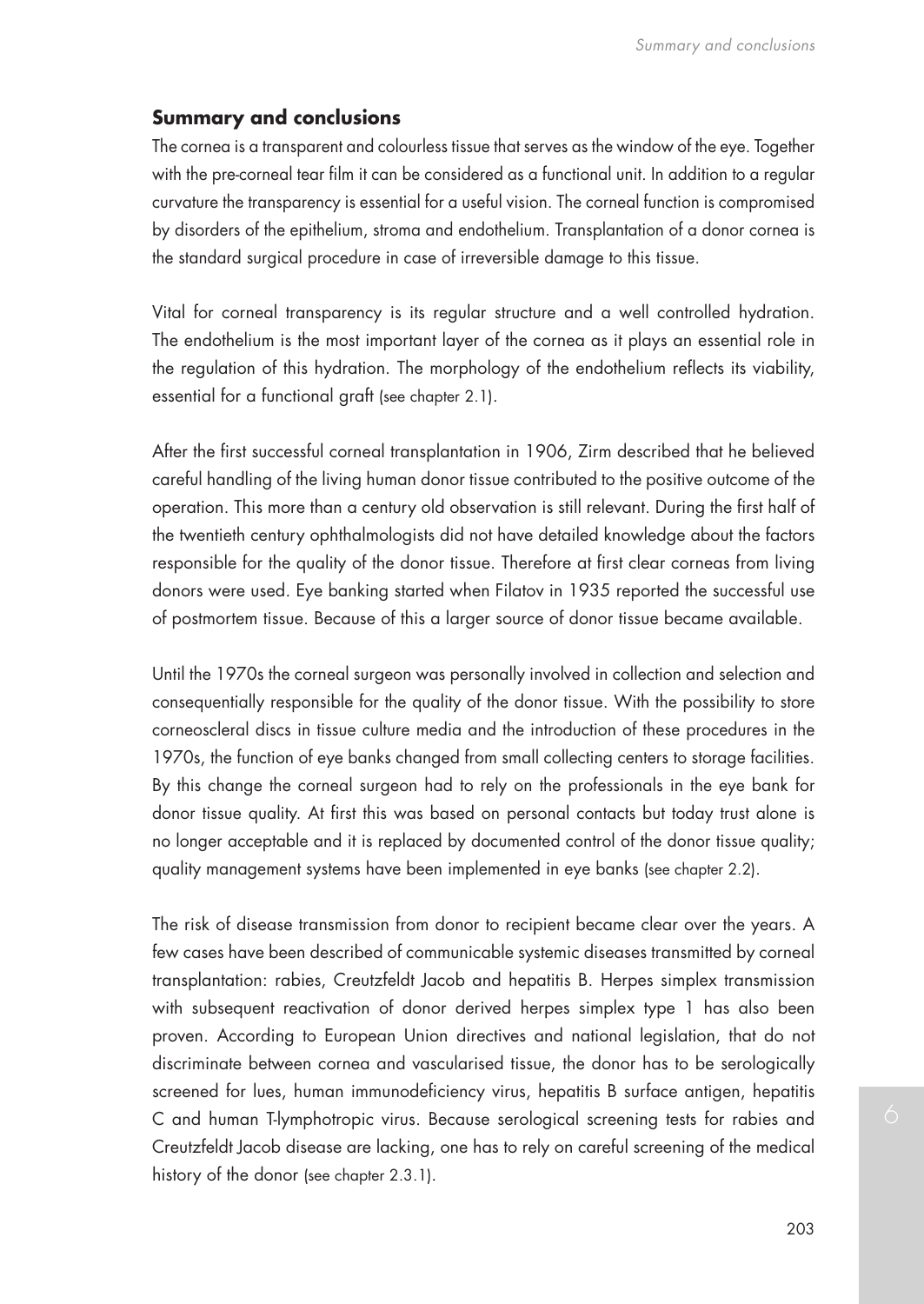Compared to the eye in a living person, donor eyes have a high incidence of surface contamination. Eye banks use different procedures for tissue decontamination to prevent donor related infections. The frequency of reported donor related infections, which result in an endophthalmitis after corneal transplantation is low but high compared to the frequency of endophthalmitis after other intraocular surgical interventions (see chapter 2.3.2).

Before the endothelium could be visualised, selection was primarily based on factors that affect the viability of the endothelium, such as donor age and post mortem delay. As functional tests for the cornea cannot be applied in eye bank conditions, one must rely on the morphometric aspects of the endothelium to estimate function and functional reserve. The pre-operative endothelial cell count is an important determinant for the expected postoperative cell count. Two methods are applied for the evaluation of the donor endothelium. Specular microscopy is a non invasive method, generally applied in combination with hypothermic storage. This method allows the observation of a relatively small area of the endothelium. Corneal edema limits the examination of the endothelium which makes this method unsuitable in combination with organ culture. Light microscopy, with the disadvantage of being an invasive technique, allows inspection of the total endothelial surface, independent of corneal swelling. This technique is integrated in the organ culture procedure (see chapter 2.4).

During the years the method for donor tissue storage developed from a simple storage technique of the whole eye on melting ice or in a refrigerator to the storage of excised corneoscleral discs in a tissue culture medium. The storage temperature for corneoscleral discs is either 2-8°C, called hypothermic storage, or 31-37ªC, called organ culture. The advantages and disadvantages of each method are described with respect to the technical aspects (storage condition, survival of the corneal cells, storage time), the microbiological testing and tissue evaluation (see chapter 2.5).

Moist chamber is a simple technique; the donor eye is stored in a moistened container on melting ice or in the refrigerator. The storage time is limited to 2-3 days. At present this method is generally used in combination with other preservation methods.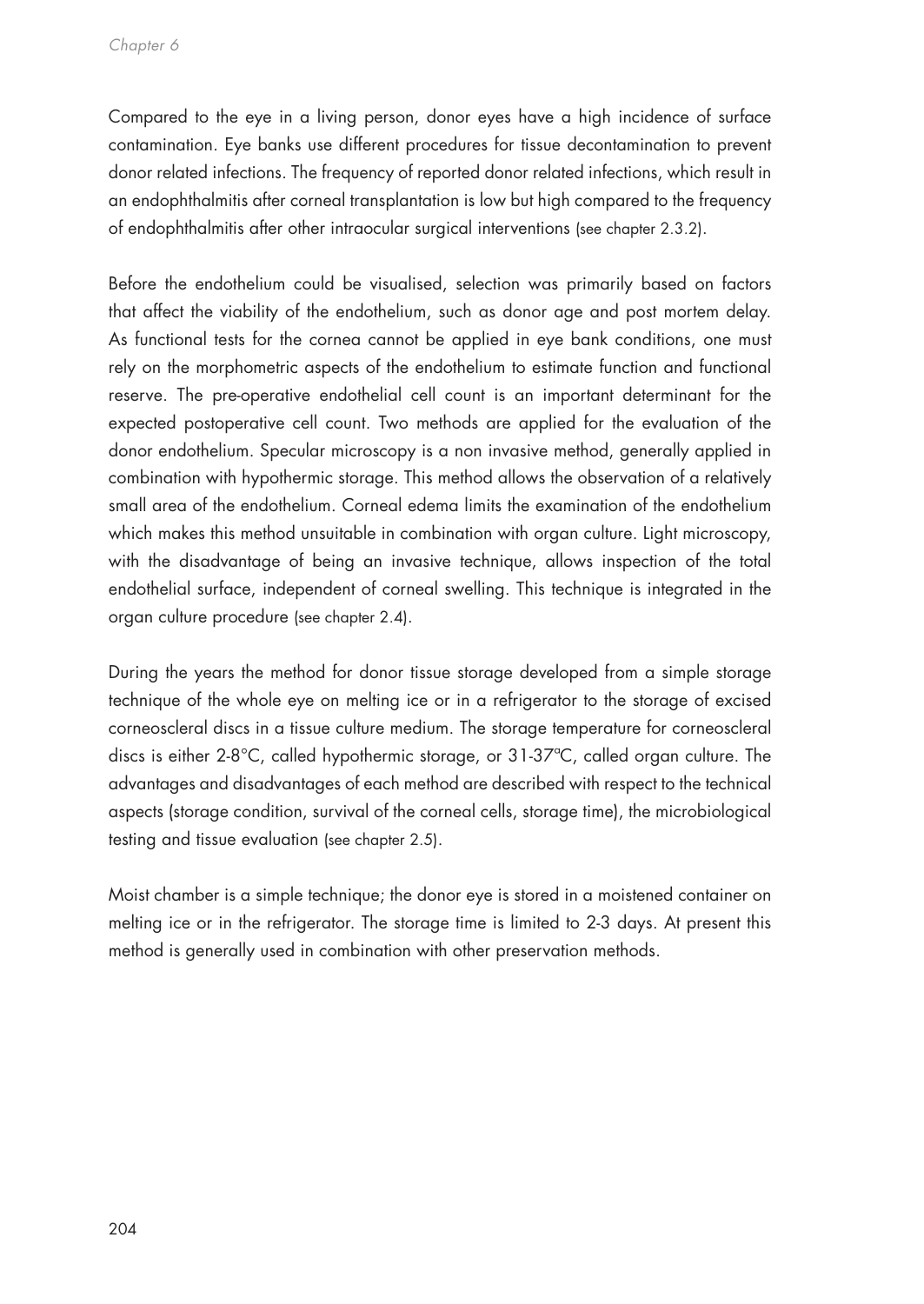McCarey-Kaufman medium as well as Optisol (GS) belong to the hypothermic storage preservation media. The difference between McCarey-Kaufman medium and Optisol GS is the addition of chondroitine sulphate on top of dextran in Optisol GS and the selection of the added antibiotics. An accepted storage time for McCarey-Kaufman medium is 2-3 days and for Optisol 6-10 days. Microbes hardly grow at a temperature below 80°C. After grafting, microbes are found in many of the corneoscleral rims, consequently the microbiological status is not well defined. This underlines the importance of strict control of the donor selection criteria and decontamination procedures (see chapter 2.3.2) in hypothermic donor corneal storage methods.

In organ culture the corneoscleral discs are stored in a tissue culture medium (modified minimum essential medium). Antibiotics as well as antimycotics are added. The cornea is transferred to a transport medium, shortly before transportation. Endothelial wound healing might occur. Evaluation of the endothelium is mandatory after storage to detect significant changes in the endothelial cell mosaic, reflecting whether the endothelial viability has been affected before or during storage. Organ culture can be considered as an endothelial stress test. The microbiological status of the donor tissue is well defined because microbiological tests are performed during storage (see chapter 2.3.2).Whether the better defined microbiological status of organ culture versus hypothermic storage has consequences for the risk of endophthalmitis has not yet been proven.

The results of corneal transplantation have been improved over the years as a result of better surgical techniques, microsurgical instruments, sutures and pharmaceutical treatment. With this, the indications for corneal transplantation increased. During the last decade the interest in lamellar grafting revived. Besides the known anterior lamellar transplantation technique, the posterior lamellar procedure became possible. The demand for pre-cut tissue delivered by eye banks will grow and therefore control of selection and processing of donor tissue, selection criteria in the bank and validation of these procedures will become even more important (see chapter 2.6).

Follow-up registry of corneal grafts is a requirement to investigate quality. Analysis of the numerous factors influencing the results will provide the opportunity to continuously improve the quality of care by corrective and preventive measures in the chain of transplantation. Graft failure, clear graft, postoperative central endothelial cell density, corneal thickness, graft survival, serious adverse events, serious adverse reactions, visual acuity, visual disability and patient's satisfaction are measurable outcome results . They may be of different interest to the various parties involved, the patient, the surgeon, the eye bank and the national health authorities (see chapter 2.7).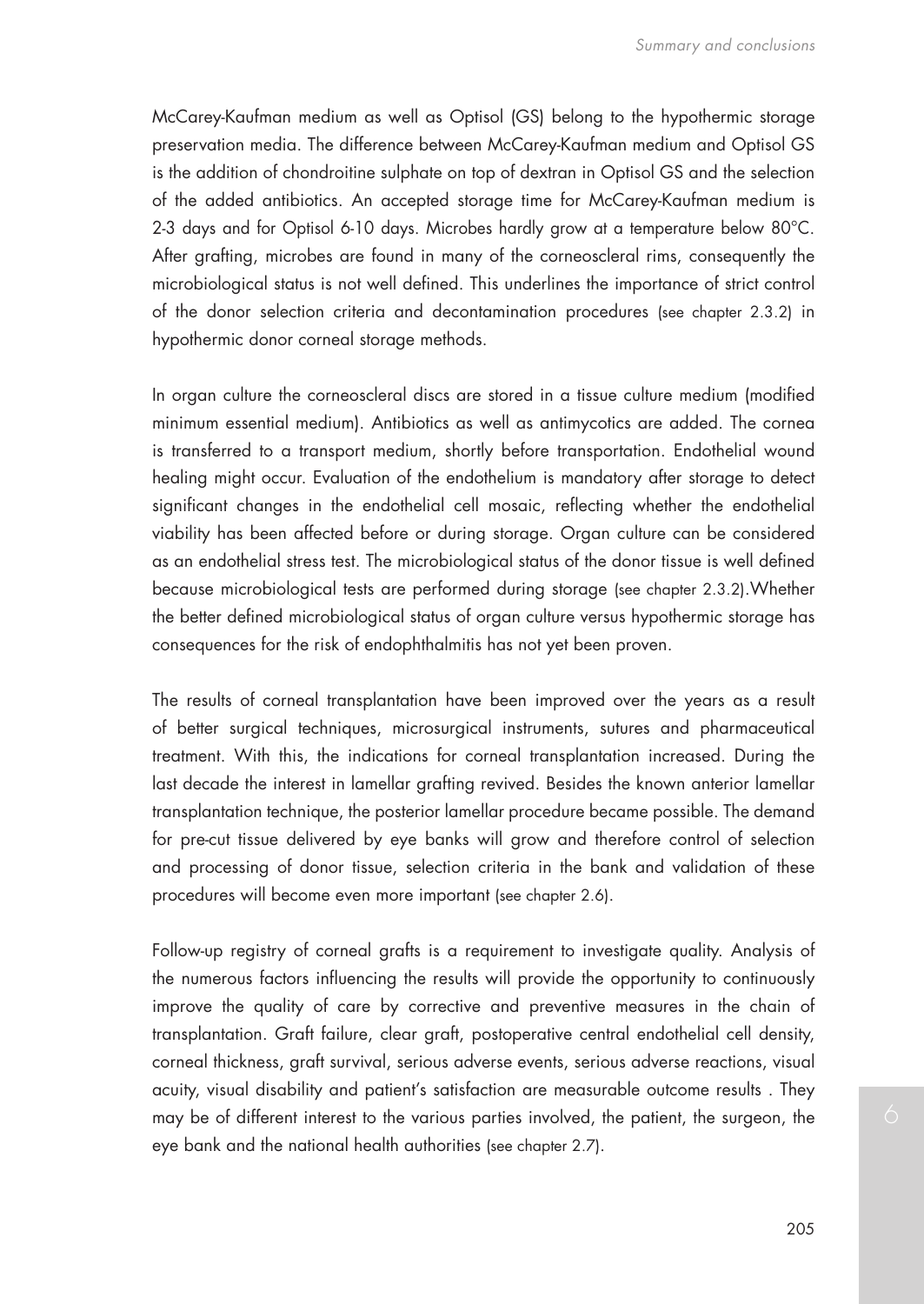Dependent on the registration level of follow-up data, comparison in more or less detail can be made of various factors influencing corneal graft outcome. With the implementation of the EU directives, notification of serious adverse events and serious adverse reactions to the competent authorities is required and collected EU wide. The optimal routing and reporting of serious adverse events, serious adverse reactions and their evaluation, are in the process of development in the different EU member states (see chapter 2.7). In the Netherlands, from 1995 to 2006, the National Follow-up Registry was connected to the eye bank registration. Data in this registration are used for the validation of eye bank procedures.

In chapter 3, the effects of the storage preservation methods on graft outcome have been studied. In a prospective study 14 pairs of human donor corneas were transplanted in patients with keratoconus, matched for age and gender. One cornea of each pair was stored in McCarey-Kaufman medium, the other preserved by the organ culture procedure. After 6 months and 1-2 years post operatively, visual acuity, central corneal thickness and endothelial cell count have been compared. No difference has been found between the two groups in this follow-up period (see chapter 3.1).

The data of the same group of patients , receiving McCarey- Kaufman stored donor tissue in one eye and tissue preserved by the organ culture method in the other eye, have been used for a long term follow-up study. Nine pairs of patients have been recovered after 14 years. Long term follow-up revealed no difference in visual acuity or endothelial cell density. A rapid cell loss rate in the first period (6 months-1.5 years) and a slow cell loss rate in the second period (1.5-14 years)have been observed, fitting well in the model proposed by Armitage and Bourne (see chapter 3.2).

Both prospective studies indicate that no difference exists between the clinical outcomes for corneas stored in McCarey-Kaufman medium or by organ culture procedure, neither on the short, nor on the long term. These studies justify the use of organ culture as preservation method, 26 years after the introduction of organ culture in the Netherlands.

In chapter 4 the effect of donor tissue parameters on the graft outcome are described. Prospective studies on the interaction of tissue parameters and outcome are lacking. Since 1990 donor corneas have been selected in the Cornea Bank Amsterdam especially for emergency procedures. These corneas do not meet the quality criteria judged necessary for elective procedures; they have either a small stromal opacity (selection group 1) or less than optimal endothelial quality (selection group 2) and are made available for immediate use. To validate this selection procedure the following studies are carried out.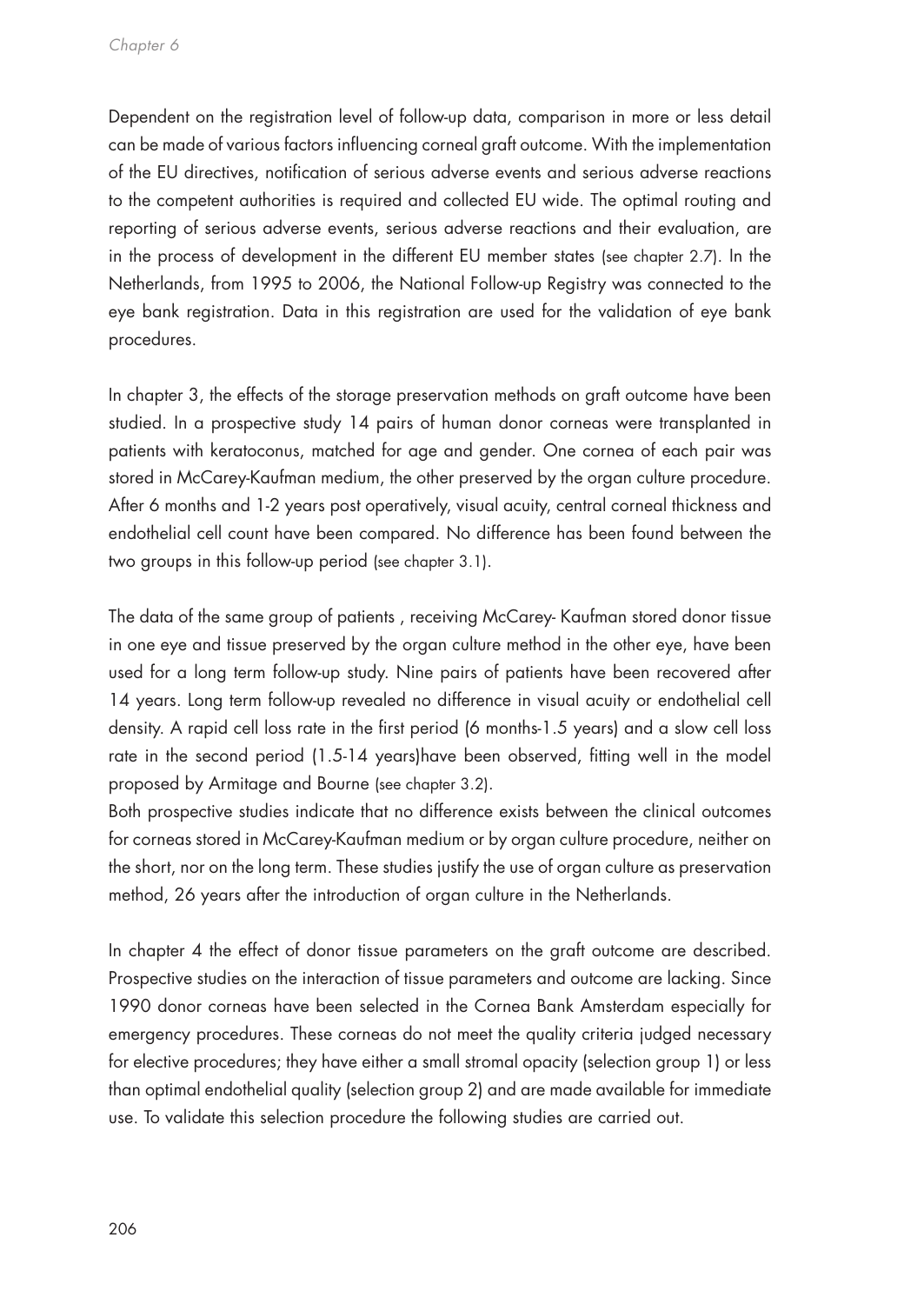In a longitudinal cohort follow-up study 151 emergency grafts are the focus of the attention. Preservation of the globe is the main objective of the emergency procedure and the outcome result of the first study. It is concluded that it is allowed to use well selected donor tissue for emergency procedures when globe survival is the primary goal (see chapter 4.1).

The outcome result for the second study is corneal graft survival. Of the original 151 grafts 115 are studied in a longitudinal cohort follow-up study. Corneal graft survival is not related to the selection group of the donors (see chapter 4.2).

Studies linking endothelial selection criteria with graft outcome as parameter are lacking. Support for cut -off points for morphometric parameters for the endothelium, is not found in the study of chapter 4.2. The graft survival in these emergency cases turned out to be more dependent on other factors than endothelial cell survival.

It is suggested in literature that quality of the endothelium is more important than donor age. The case report described in chapter 4.3 demonstrates that the corneal endothelium can survive more than a life time. It illustrates that corneal buttons can reach a very high age, in this case 136 and 141 years. One case report does not prove that successful grafts for a prolonged period may be obtained from every senior donor. As the endothelium was not evaluated at the time of surgery the report is not yet a support for a minimum acceptable cell density because experiments in this respect are also lacking. Modeling of the long term loss of endothelial cells in corneal transplants may help to provide the rationale for minimum cell densities (see chapter 2.4).

Because of a unique situation in the Netherlands in 2002-2003 it was possible for the first time to validate the processing of shared donor tissue by different eye banks (see chapter 5). Despite the same processing procedures were claimed, results appeared to be in some cases less than expected. At that time this was neither scientifically confirmed, nor investigated. Consequently corneal tissue from certain banks has not been accepted. In this study, performed years later, the risks for primary graft failure, delayed epithelial closure and not clear grafts were significantly increased in the study period compared to those in the historical control group. Relations existed between these risks and specific banks. Primary graft failure is generally accepted as a serious adverse reaction. This study shows that delayed epithelial closure of the graft should be considered as such. With the currently mandatory reporting of serious adverse reactions, deviations of the trends in the results may have been detected.The claimed standard processing in the eye bank was the basis for the trust in outcome results similar to the till so far experienced results. This being not the case, asked for more control.